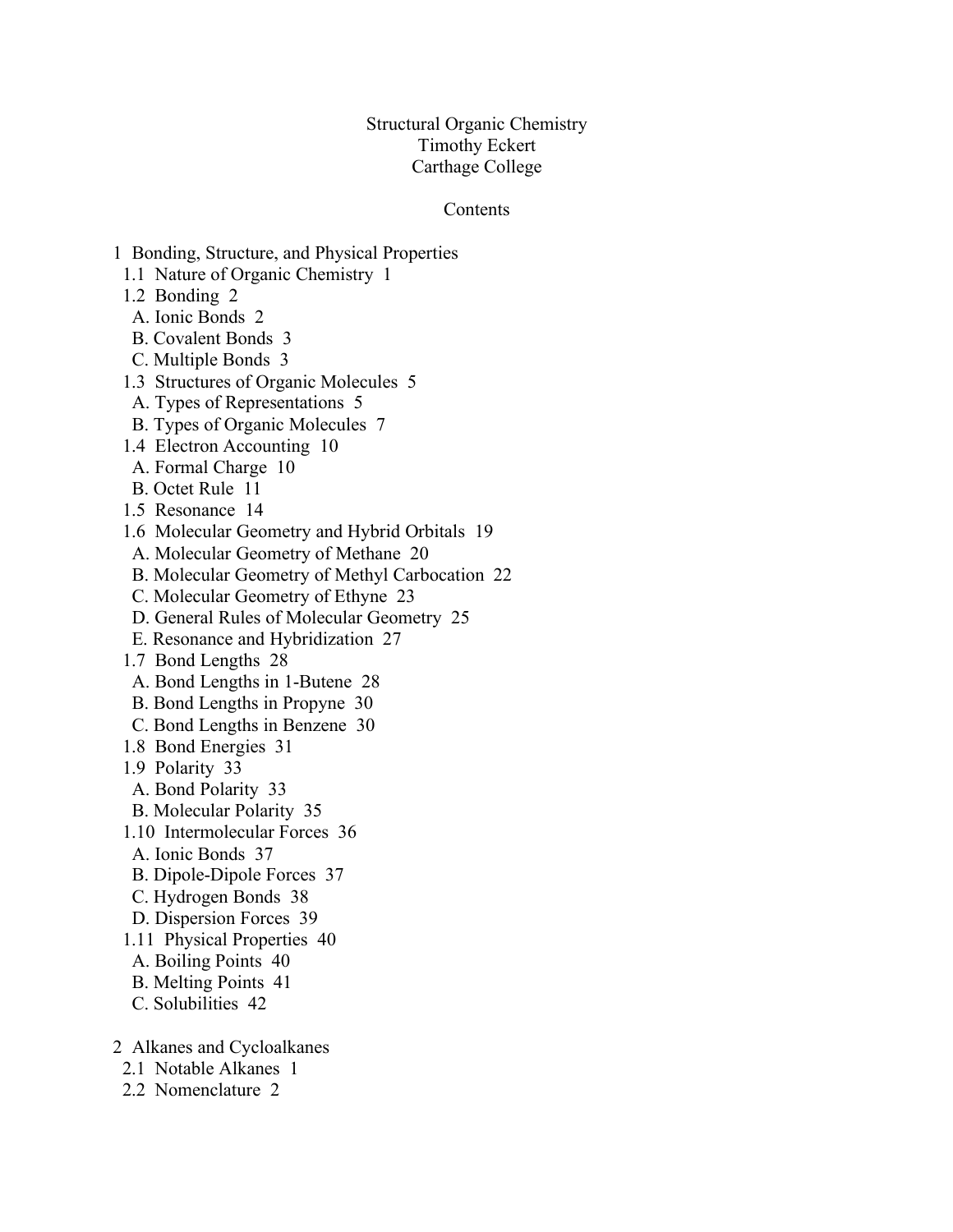- A. Nomenclature of Alkanes 2
- B. Nomenclature of Alkyl Halides 6
- C. Nomenclature of Alcohols 6
- D. Nomenclature of Cycloalkanes 7
- E. Nomenclature of Benzene Compounds 7
- F. Classes of Carbon Atoms 8
- 2.3 Constitutional Isomers 9
- 2.4 Molecular Formulas 10
- A. Mass Spectrometry 10
- B. Structural Information from Molecular Formulas 12
- 2.5 Physical Properties of Alkanes and Cyclohexanes 15
- 2.6 Conformations of Alkanes 18
- A. Conformations of Ethane 18
- B. Conformations of Propane 20
- C. Conformations of Butane 21
- 2.7 Reactions of Alkanes and Cycloalkanes 24
- A. General Reactivity of Alkanes and Cycloalkanes 24
- B. Combustion of Alkanes and Cycloalkanes 25
- 2.8 Ring Strain and Cycloalkane Conformations 27
- A. Ring Strain in Cyclopropane 27
- B. Ring Strain in Cyclobutane 28
- C. Ring Strain in Cyclopentane 29
- D. Ring Strain in Cyclohexane 29
- E. Conformations of Substituted Cyclohexanes 31
- 3 Stereoisomers
	- 3.1 Nature of Enantiomers 1
	- A. Kinds of Isomers 1
	- B. Enantiomers 3
	- C. Physical Properties of Enantiomers 7
	- D. Chemical Properties of Enantiomers 9
	- 3.2 Chiral Atoms 11
	- A. Labeling Chiral atoms 11
	- B. Representations of Chiral Atoms 14
	- C. Chiral Atoms Other than Carbon 16
	- 3.3 Molecules with More than One Chiral Atom 17
	- A. Chiral Molecules with More than One Chiral Atom 17
	- B. Achiral Molecules with More than One Chiral Atom 19
	- 3.4 Stereoisomers of Disubstituted Cycloalkanes 22
	- 3.5 Stereoisomers of Alkenes 25
	- 3.6 Properties of Diastereomers 28
	- A. Physical Properties of Diastereomers 28
	- B. Chemical Properties of Diastereomers 31
- 4 Acids and Bases
- 4.1 Brønsted-Lowry Theory of Acids and Bases 1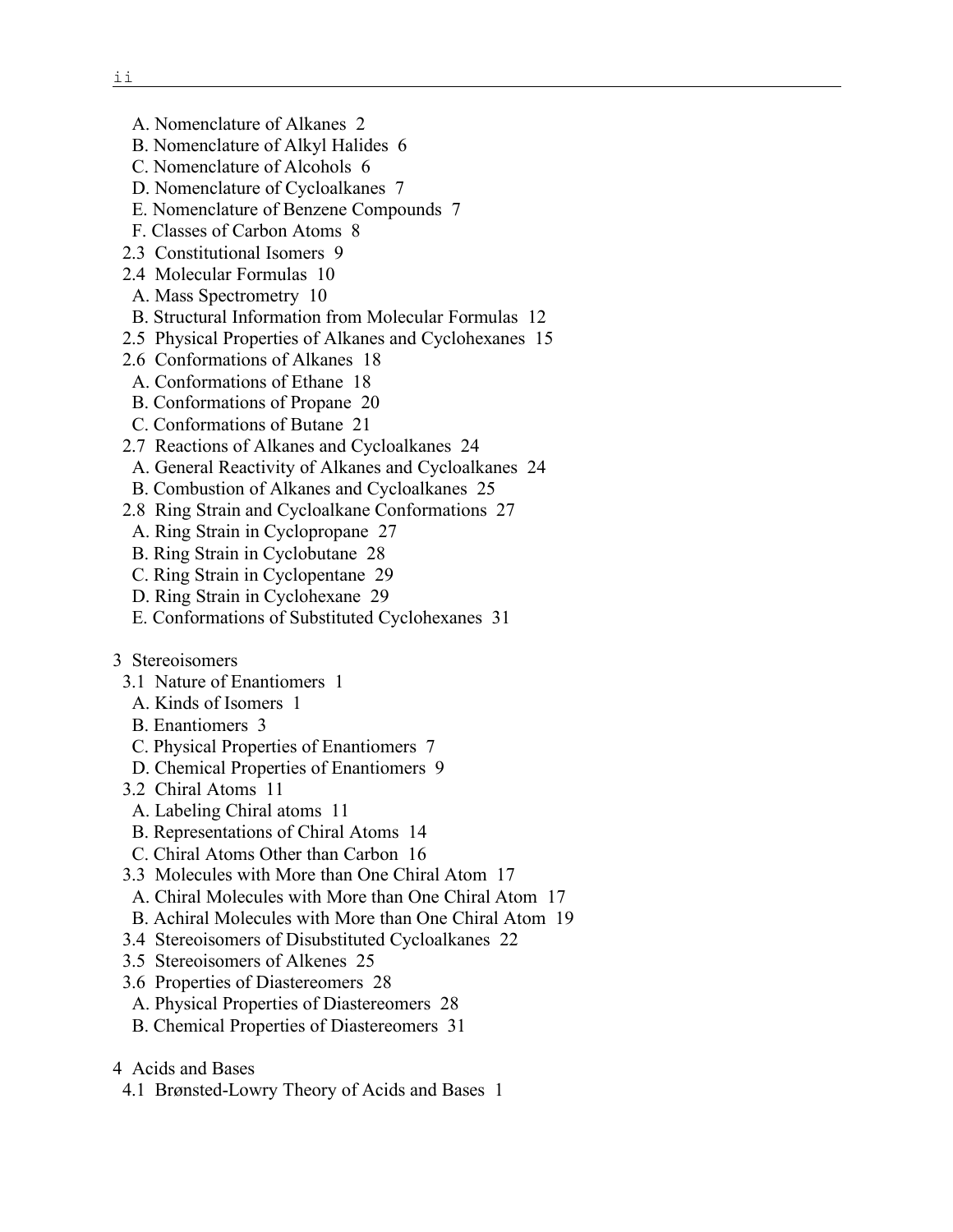- A. Definitions of Brønsted Acids and Bases 2
- B. Structures of Brønsted Acids and Bases 2
- 4.2 Acidities 4
- 4.3 Basicities 6
- 4.4 Acid-Base Equilibria 7
- 4.5 Successful Acid-Base Reactions 8
- 4.6 Absolute Acid and Base Strengths 9
- 4.7 Lewis Theory of Acids and Bases 11
- 4.8 Comparison of Brønsted and Lewis Theories 12
- 4.9 Hard and Soft Electrophiles and Nucleophiles 13
- 4.10 Structural Influences on Acid and Base Strengths 15
- A. Influence of Base Atom's Hardness 15
- B. Influence of Base Atom's Electronegativity 16
- C. Influence of Formal Charge 17
- D. Influence of Partial Charge 18
- E. Influence of Resonance 19
- F. Influence of Base Atom's Hybridization 21
- 4.11 Strengths of Electrophiles and Nucleophiles 22
- 5 The Mechanics of Reactions
	- 5.1 Mechanisms and Electron Arrows 1
	- 5.2 Equilibrium and Free Energy 3
	- 5.3 Kinetics 6
	- A. Collision Theory 7
	- B. The Transition State and Energy-Reaction Diagrams 8
	- C. Effects of Temperature and Free Energy of Activation 9
	- D. Entropy of Activation 11
	- 5.4 Equilibrium versus Kinetics 13
	- A. Unfavorable Equilibrium and Favorable Kinetics 13
	- B. Favorable Equilibrium and Unfavorable Kinetics 14
	- 5.5 Reactions with Two-Step Mechanisms 15
	- A. The Energy-Reaction Diagram for Two-Step Mechanisms 15
	- B. The Rate-Limiting Step 17
- 6 Substitution Reactions of Alkyl Halides
	- 6.1 Notable Alkyl Halides 1
	- 6.2 Physical Properties of Alkyl Halides 2
	- 6.3 Mechanism of  $S_N2$  Reactions 3
	- A. Kinetics of  $S_N2$  Reactions 3
	- B. Stereochemistry of  $S_N2$  Reactions 4
	- 6.4 Effective Reactants for  $S_N$ 2 Reactions 6
	- A. Leaving Groups of  $S_N2$  Electrophiles 6
	- B. Carbon Skeletons of  $S_N2$  Electrophiles 7
	- C. Nucleophiles for  $S_N2$  Reactions 10
	- 6.5 Mechanism of  $S_N1$  Reactions 12
	- A. General Characteristics of the  $S_N1$  Mechanism 12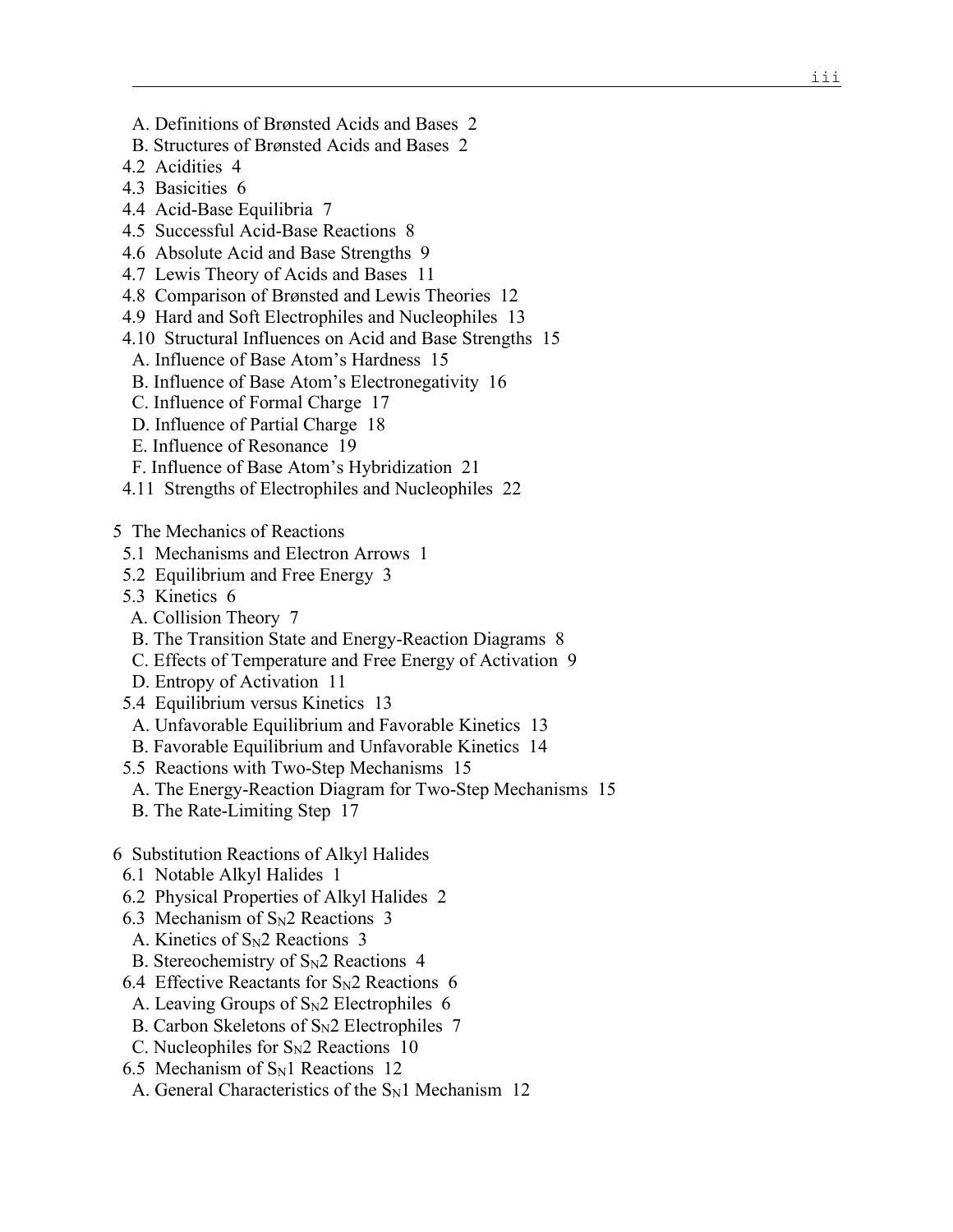- B. The First Step of the  $S_N1$  Mechanism 14
- C. The Second Step of the  $S_N1$  Mechanism 16
- D. Carbocation Rearrangements in the  $S<sub>N</sub>1$  Mechanism 19
- 6.6 Preferred Solvents for  $S_N1$  and  $S_N2$  Reactions 21
- 6.7 Comparison of  $S_N1$  and  $S_N2$  Reactions 23
- 6.8 Synthetic Considerations 25
- 6.9 Grignard Reagents 27
- 7 Elimination Reactions of Alkyl Halides
	- 7.1 General Nature of Elimination Reactions 1
	- 7.2 Kinetic Studies and Mechanisms of Elimination Reactions 2
	- A. Mechanism of E2 Reactions 2
	- B. Mechanism of E1 Reactions 3
- 7.3 Effects of Base Strength on Elimination Reactions 4
- 7.4 Product Constitutional Isomers of Elimination Reactions 6
- 7.5 Effective Electrophiles for Elimination Reactions 7
- A. Leaving Groups of Effective Electrophiles 7
- B. Carbon Skeletons of Effective Electrophiles 8
- 7.6 Stereochemistry of Elimination Reactions 9
- A. Product Stereoisomers 10
- B. Steric Orientation 11
- 7.7 Carbocation Rearrangements in Elimination Reactions 14
- 7.8 Preferred Solvents for Elimination Reactions 15
- 7.9 Comparisons of Elimination and Substitution Reactions 16
- A. E2 versus E1 Reactions 17
- B. E2 versus  $S_N2$  Reactions 18
- $C.$  E1 versus  $S<sub>N</sub>1$  Reactions 20
- 8 Alkenes
	- 8.1 Notable Alkenes 1
	- 8.2 Nomenclature of Alkenes 2
	- 8.3 Structural Features of Alkenes 4
	- A. Geometry 4
	- B. Bond Strength 5
	- 8.4 Physical Properties of Alkenes 6
	- 8.5 Syntheses of Alkenes 7
	- 8.6 General Nature of Alkene Reactions 7
	- 8.7 Addition Reactions of Alkenes with Hydrogen 8
	- A. Catalytic Hydrogenation 8
	- B. Stabilities of Alkenes 11
	- 8.8 Addition Reactions of Alkenes with Acids 13
	- A. Reactions with Hydrogen Halides 13
	- B. Reaction with Aqueous Acid 15
	- C. Stereochemistry of Reactions with Acids 17
	- D. Carbocation Rearrangements in Reactions with Acids 18
	- 8.9 Addition Reaction of Alkenes with Mercuric Ethanoate 20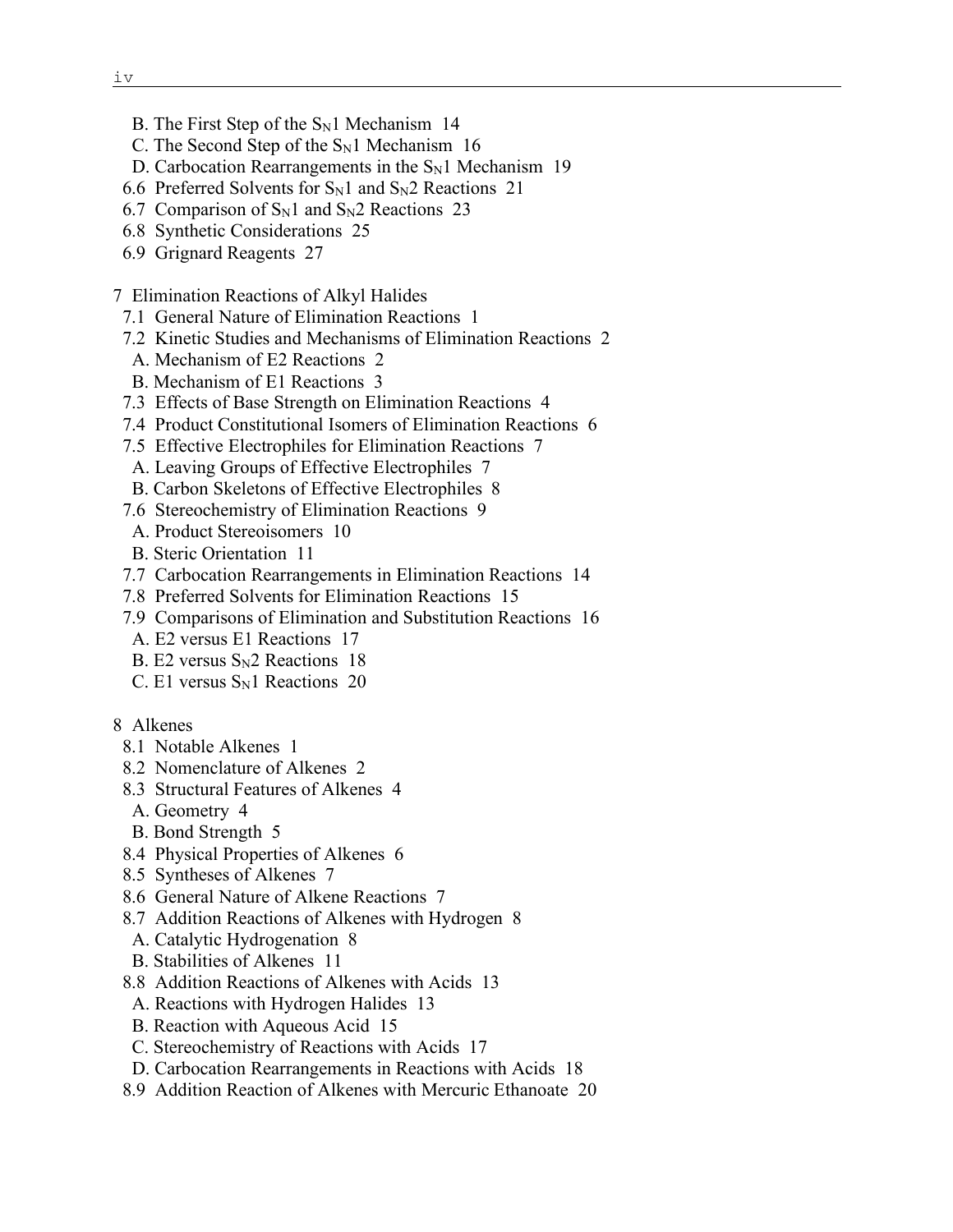- 8.10 Addition Reactions of Alkenes with Halogens 22
- A. Mechanism of Reactions with Halogens 22
- B. Stereochemistry of Reactions with Halogens 23
- C. Reactions with Halogens in Water 24
- 8.11 Addition Reaction of Alkenes with Borane 25
- A. A Different Kind of Hydration 26
- B. Stereochemistry of Reaction with Borane 27
- 8.12 Oxidation Reactions of Alkenes 28
- A. Oxidation Reaction with Potassium Permanganate 30
- B. Oxidation Reaction with Peroxyacids 31
- C. Oxidation Reaction with Ozone 32
- 9 Alkynes
- 9.1 Notable Alkynes 1
- 9.2 Nomenclature of Alkynes 2
- 9.3 Structural Features of Alkynes 3
- 9.4 Physical Properties of Alkynes 4
- 9.5 Reactions of Alkynes 5
- A. Addition Reactions with Hydrogen Halides 5
- B. Addition Reaction with Aqueous Acid 8
- C. Addition Reaction with Borane 10
- D. Addition Reactions with Halogens 11
- E. Addition Reactions with Hydrogen 13
- F. Terminal Alkynes as Acids 15
- 9.6 Syntheses of Alkynes 16
- A. Alkynes from 1,2 -Dihalides 16
- B. Alkynes from Smaller Alkynes 18
- C. Synthetic Strategies with Alkynes 20
- 10 Alcohols and Ethers
- 10.1 Notable Alcohols and Ethers 1
- 10.2 Nomenclature of Ethers 2
- 10.3 Physical Properties of Alcohols and Ethers 4
- A. Boiling Points of Alcohols and Ethers 4
- B. Solubilities of Alcohols and Ethers 5
- 10.4 Syntheses of Alcohols 9
- 10.5 Reactions of Alcohols 1 1
	- A. Reactions of Alcohols as Acids 11
	- B. Reactions of Alcohols as Bases 13
- C. Reactions of Alcohols as Non -base Nucleophiles 14
	- D. Reactions Removing the Hydroxy Group from Alcohols 15
	- E. Oxidation Reactions of Alcohols 23
	- 10.6 Reactions of Alkoxide Ions 26
	- A. Reactions of Alkoxide Ions as Bases 26
- B. Reactions of Alkoxide Ions as Non -base Nucleophiles 27
	- 10.7 Syntheses of Ethers 28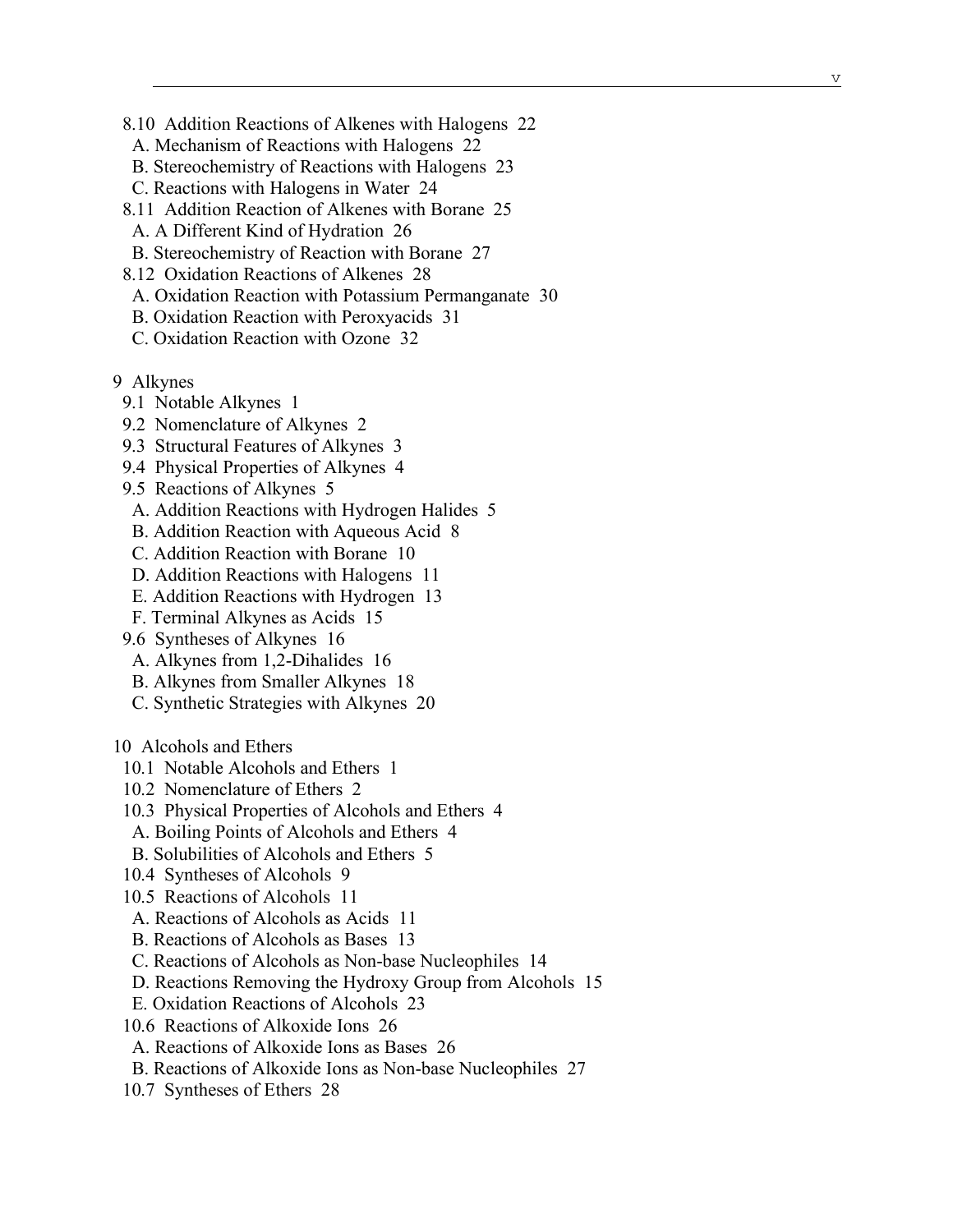10.8 Reactions of Ethers 31

A. Reactions of Simple Ethers 32

- B. Reactions of Oxiranes 34
- 11 Spectroscopy: Infrared and Nuclear Magnetic Resonance
	- 11.1 Theory of Spectroscopy 1
- 11.2 Theory of Infrared Spectroscopy 4
- 11.3 Characteristic Infrared Bands 6
- A. General Patterns of Infrared Bands 6
- B. Infrared Bands of Alkanes 9
- C. Infrared Bands of Alkenes 10
- D. Infrared Bands of Alkynes 11
- E. Infrared Bands of Alcohols and Ethers 11
- F. Infrared Bands of Alkyl Halides 13
- 11.4 Theory of Nuclear Magnetic Resonance Spectroscopy 15
- 11.5 Proton NMR Spectroscopy 17
- A. Chemical Shifts 17
- B. Peak Areas 26
- C. Splitting of Signals 27
- D. Hydrogens on Alcohol Oxygens and Amine Nitrogens 33
- E. Complex Splitting Patterns 36
- 11.6 13C NMR Spectroscopy 37
- A. Chemical Shifts and Peak Areas 37
- B. Splitting of Signals 41

## 12 Aldehydes and Ketones

- 12.1 Notable Aldehydes and Ketones 1
- 12.2 Nomenclature of Aldehydes and Ketones 2
- 12.3 Structures and Physical Properties 4
- 12.4 Syntheses of Aldehydes and Ketones 6
- 12.5 Reactions as Non-acid Electrophiles 8
- A. General Characteristics 8
- B. Addition of Organometallic Reagents 11
- C. Addition-Elimination Reactions of Amines 14
- D. Additions of Water and Alcohols 18
- E. Reductions 21
- F. Oxidations 25
- 12.6 Syntheses of Larger Carbon Structures 26
- 12.7 Protecting Groups for Aldehydes and Ketones 30
- 12.8 Spectroscopy of Aldehydes and Ketones 32
- 13 Carboxylic Acids
- 13.1 Notable Carboxylic Acids 1
- 13.2 Nomenclature of Carboxylic Acids 2
- 13.3 Structures and Physical Properties of Carboxylic Acids 4
- 13.4 Syntheses of Carboxylic Acids 6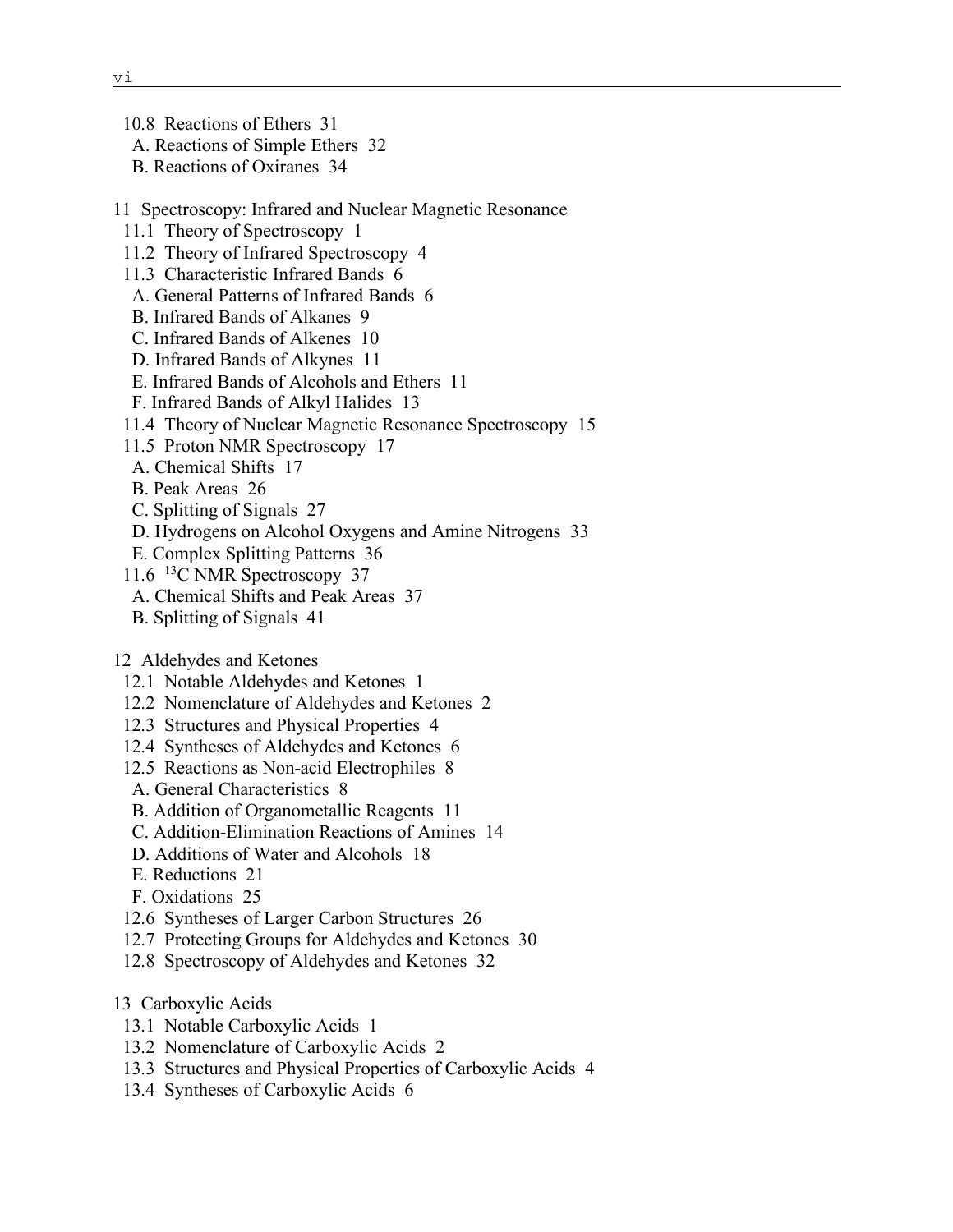- A. Oxidations 7
- B. Addition of Grignard Reagents to Carbon Dioxide 7
- C. Hydrolysis of Nitriles 8
- 13.5 Reactions of Carboxylic Acids 11
- A. Reaction of Carboxylic Acids as Acids 11
- B. Reduction of Carboxylic Acids 13
- C. Formation of Acid Chlorides 15
- 13.6 Spectroscopy of Carboxylic Acids 16

14 Carboxylic Acid Derivatives

- 14.1 Notable Carboxylic Acid Derivatives 1
- 14.2 Structures of Carboxylic Acid Derivatives 2
- 14.3 Nomenclature of Carboxylic Acid Derivatives 4
- 14.4 Physical Properties of Carboxylic Acid Derivatives 6
- A. Boiling Points of Carboxylic Acid Derivatives 6
- B. Solubilities of Carboxylic Acid Derivatives 7
- 14.5 Nucleophilic Addition-Elimination Reactions 8
- A. General Nature of Addition-Elimination Reactions 8
- B. Order of Reactivities 10
- C. Comparison with  $S_N2$  Reactions 12
- D. Acid Catalysis in Addition-Elimination Reactions 14
- 14.6 Interconversions of Carboxylic Acids and Derivatives 16
- A. Reactions of Acid Chlorides 16
- B. Hydrolyses of Carboxylic Acid Derivatives 18
- C. Reactions of Acid Anhydrides 21
- 14.7 Reduction Reactions of Carboxylic Acid Derivatives 24
- A. Reduction Reactions with Lithium Aluminum Hydride 24
- B. Reduction Reactions with Grignard Reagents 26
- 14.8 Fats and Derivatives 27
- A. Structures and Physical Properties of Fats 28
- B. Soaps 30
- C. Phosphoglycerides 32
- 14.9 Spectroscopy of Carboxylic Acid Derivatives 33
- A. Infrared Spectroscopy 33
- B. Nuclear Magnetic Resonance Spectroscopy 36
- 15 Amines
- 15.1 Notable Amines 1
- 15.2 Nomenclature of Amines 3
- 15.3 Structure of Amines 5
- 15.4 Physical Properties of Amines 6
- 15.5 Syntheses of Amines 9
- A. Alkylation of Ammonia or Amines 9
- B. Phthalimide Synthesis 12
- C. Reduction of Amides 14
- D. Reduction of Nitro Compounds 15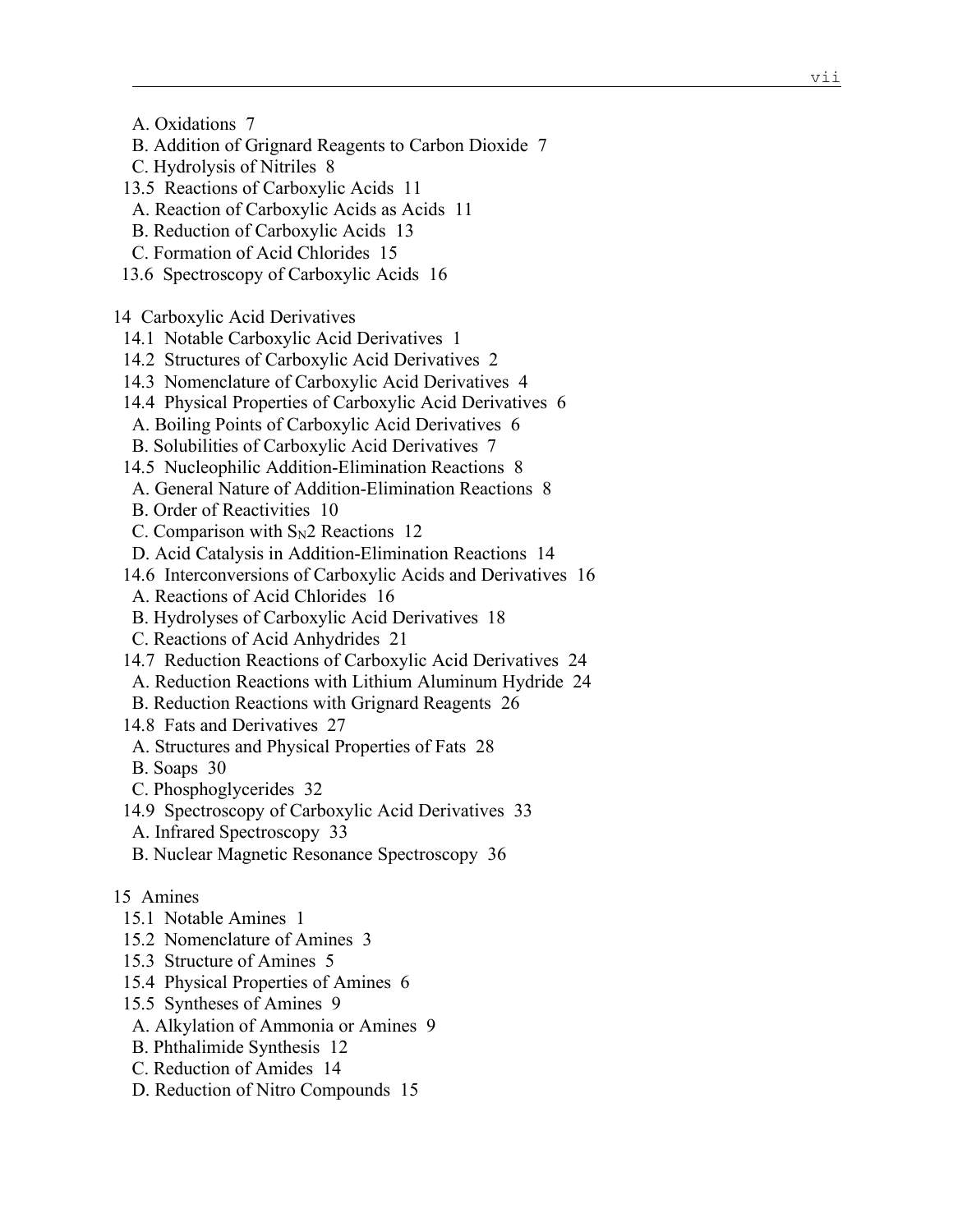- E. Reductions of Carbon-Nitrogen  $\pi$  Bonds 16
- 15.6 Reactions of Amines 18
- A. Reaction of Amines as Acids 18
- B. Reaction of Amines as Bases 21
- C. Reactions of Amines as Non-Base Nucleophiles 23
- D. Reactions of Amines with Nitrous Acid 25
- 15.7 Spectroscopy of Amines 27
- A. Infrared Spectroscopy 27
- B. Nuclear Magnetic Resonance Spectroscopy 28
- 16 Allylic and Conjugated Compounds
- 16.1 Notable Conjugated and Allylic Compounds 1
- 16.2 Allylic Electrophiles 2
- A. S<sub>N</sub>1 Reactions of Allylic Electrophiles 3
- B.  $S_N2$  Reactions of Allylic Electrophiles 5
- C. Allylic versus Alkenyl Electrophiles 6
- 16.3 Dienes 8
- A. Types of Dienes 8
- B. Synthesis of Conjugated Dienes 10
- C. Reactions of Conjugated Dienes with Electrophiles 12
- D. The Diels-Alder Reaction 14
- 16.4 Reactions of α,β-Unsaturated Carbonyl Compounds 17
- 16.5 Terpenes 21
- A. The Isoprene Rule 21
- B. Biosyntheses of Terpenes 24
- 16.6 Ultraviolet-Visible Spectroscopy 27
- A. Molecular Orbitals 27
- B. Theory of UV-VIS Spectroscopy 29
- C. Effects of Conjugation on UV-VIS Spectroscopy 30
- D. Chemistry of Vision 34
- 16.7 Infrared Spectroscopy of Conjugated Compounds 36
- 17 Aromatic Compounds and Electrophilic Substitutions
	- 17.1 Notable Benzene Compounds 1
	- 17.2 Nomenclature of Benzene Compounds 3
	- 17.3 Structures and Physical Properties of Benzene Compounds 4
	- 17.4 Aromaticity 6
	- A. Nature of Aromaticity 6
	- B. Ramifications of Aromaticity 10
	- C. Aromaticity in Heterocyclic Rings 12
	- 17.5 Electrophilic Aromatic Substitution Reactions 14
	- A. General Mechanism 14
	- B. Nitration 16
	- C. Sulfonation 18
	- D. Halogenations 20
	- E. Alkylations 22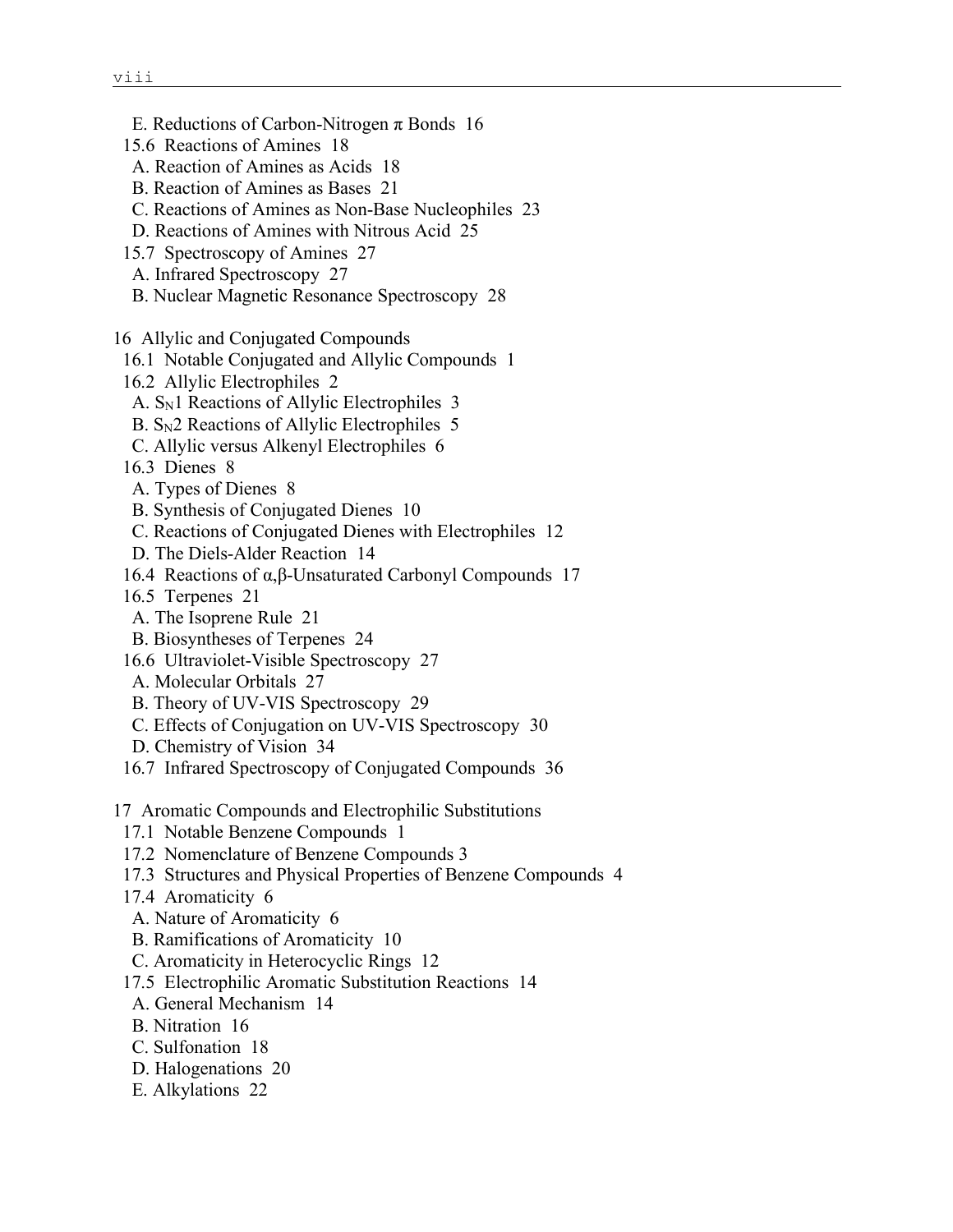F. Acylations 24

- 17.6 Regioselectivity in Electrophilic Aromatic Substitutions 26
- A. Meta-Directing Substituents 26
- B. Ortho,Para-Directing Substituents 28
- C. Steric Effects 29
- D. Preferred Order of Substitution 30
- E. Effect of Multiple Substituents 31
- 17.7 Rates of Electrophilic Aromatic Substitutions 32
- A. Meta-Directing Substituents 32
- B. Ortho,Para-Directing Substituents 33
- C. Limitations on Alkylation and Acylation Reactions 36
- 18 Further Chemistry of Benzene Compounds
- 18.1 Syntheses of Carbon Substituents on Benzene Rings 1
- 18.2 Reactions of Carbon Substituents on Benzene Rings 4
- A. Oxidation of Carbon Substituents 4
- $B. S<sub>N</sub>1$  Reactions with Benzylic Electrophiles 6
- $C. S<sub>N</sub>2$  Reactions with Benzylic Electrophiles 9
- D. Benzylic versus Phenyl Electrophiles 11
- E. Elimination Reactions 13
- F. Addition Reactions with Styrenes 15
- 18.3 Reactions of Phenyl Diazonium Ions 17
- 18.4 Phenols 20
- 18.5 Nucleophilic Aromatic Substitution Reactions 22
- 18.6 Spectroscopy of Benzene Compounds 26

19 Enolate Ions and Related Compounds

- 19.1 Structures of Enolate Ions and Enols 1
- 19.2 Reactions of Enols with Halogens 6
- 19.3 Reactions of Simple Enolate Ions 8
- A. General Characteristics of Enolate Reactions 8
- B. Reactions of Simple Enolate Ions with Halogens 10
- C. Reactions of Simple Enolate Ions with Alkyl Halides 11
- D. Reactions of Simple Enolate Ions with Aldehydes 13
- E. Reactions of Simple Enolate Ions with Esters 18
- 19.4 Reactions of 1,3-Dicarbonyl Enolate Ions 22
- 19.5 Biosynthesis of Fatty Acids 26
- 19.6 The Wittig Reaction 28
- 19.7 Reactions of Enamines 31
- 20 Carbohydrates
	- 20.1 Structures and Classes of Monosaccharides 1
	- 20.2 Cyclization of Monosaccharides 4
	- 20.3 Stereochemistry of Monosaccharides 7
	- A. Fischer Projections and Haworth Projections 7
	- B. D and L Monosaccharides 9